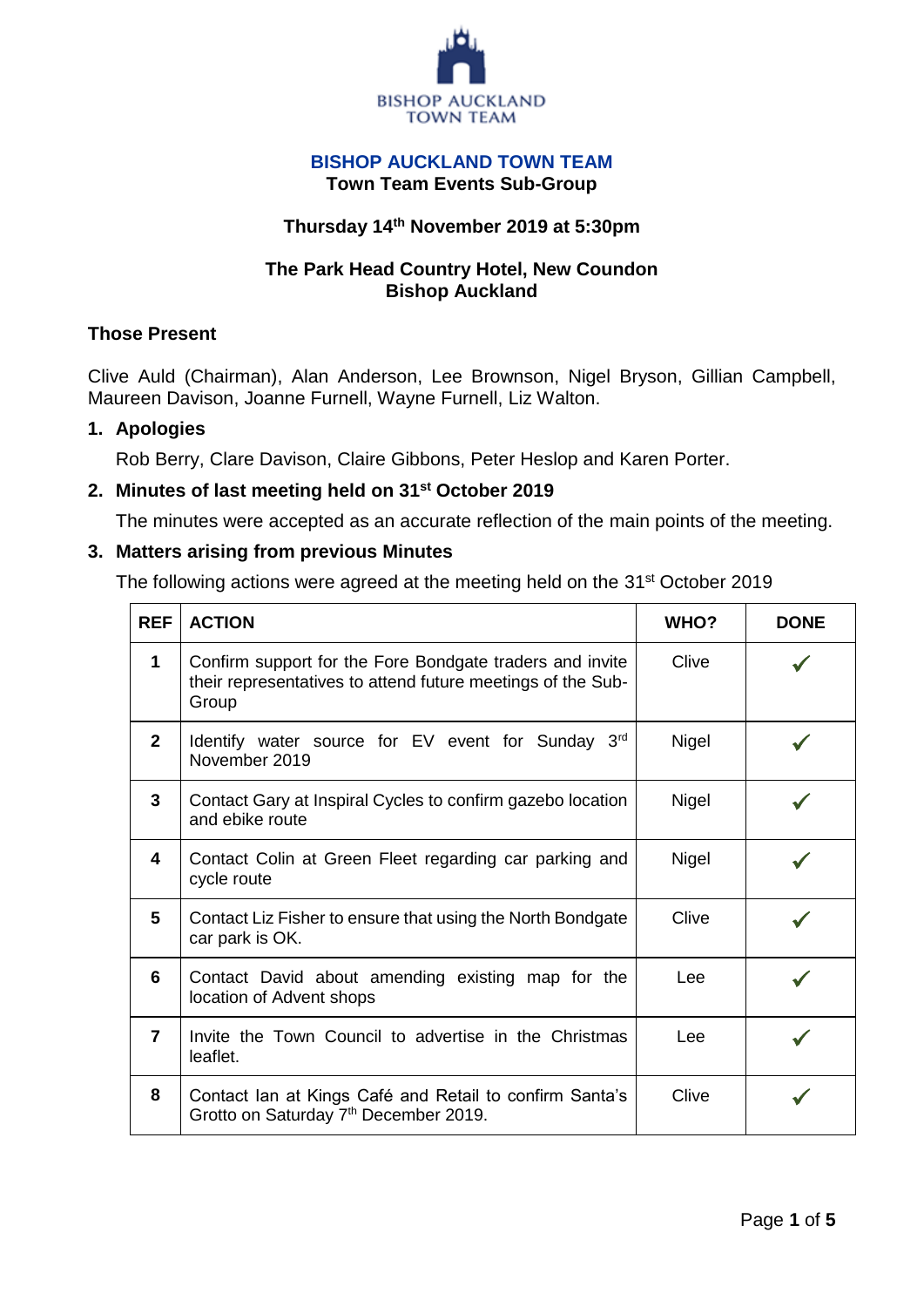| 9  | Approach Jane Crawford to confirm the Santa's Grotto<br>materials for the 14 <sup>th</sup> and 21 <sup>st</sup> December 2019 in the<br>Newgate Centre. | Clive       |                    |
|----|---------------------------------------------------------------------------------------------------------------------------------------------------------|-------------|--------------------|
| 10 | Approach Issy at the Spice Lounge for two dates in 2019<br>to hold fundraising Quiz Nights                                                              | Clive/Nigel | To be<br>completed |
| 11 | Contact businesses to join the Indie-cember promotion                                                                                                   | Clive/Alan  |                    |
|    |                                                                                                                                                         |             |                    |

# **4. Electric Car Show Debrief**

Held on Monday the 4<sup>th</sup> November 2019, the Electric Vehicle Roadshow launch event was a success for ourselves and the organisers. There had been positive feedback from people and the event ran well. The following were the key points:

- $\triangleright$  Inspiral Cycles had a very good response and sold 3 e-bikes on the day.
- $\triangleright$  As the start of a 5 day national roadshow, it provided a good opportunity to promote Bishop Auckland.
- $\triangleright$  At the Heritage Action Zone meeting on the 12<sup>th</sup> November it was confirmed that a sustainable transport initiative would be included in the bid for Government funding under the Stronger Towns/My Town initiatives.
- $\triangleright$  The briefing session in the Auckland Tower involved around 80 people from around the UK involved with electric vehicle and sustainable transport in Local Authorities, companies etc. This was a success also.
- Durham County Council has around £250.000 to review where electric vehicle charging points should be located.
- $\triangleright$  The organisers indicated they would like to come back to Bishop Auckland next year.
- $\triangleright$  We are in discussion with Durham County Council about identifying a donation to the Town Team for the assistance we gave in helping to promote and stewarding the event.

# **5. Christmas Leaflet**

Lee provided a draft of the proposed leaflet covering the Christmas period, including the Advent windows. The leaflet would be A3 sized when unfolded. The following were the key points:

- $\triangleright$  Most of the text and graphics were in place. The only outstanding issue was where the first Santa Saturday –  $7<sup>th</sup>$  December 2019 – would be located. It was agreed that Liz Fisher be contacted early the following day to confirm that No 42 could be used as a grotto: we are unable to use the Kings Café and Retail, as they will be doing the own Santa event.
- $\triangleright$  It was confirmed that we would not have a map in the leaflet.
- $\triangleright$  The leaflet will include the list of shops taking part in the Indie-cember discount promotion. The posters for those involved in the promotion will be cleared for print next week and Alan will distribute them, once available.
- $\triangleright$  Nigel requested that the Town Council logo be added to the leaflet. It was agreed that Lee would check with the Council to ensure they wanted the logo on, as they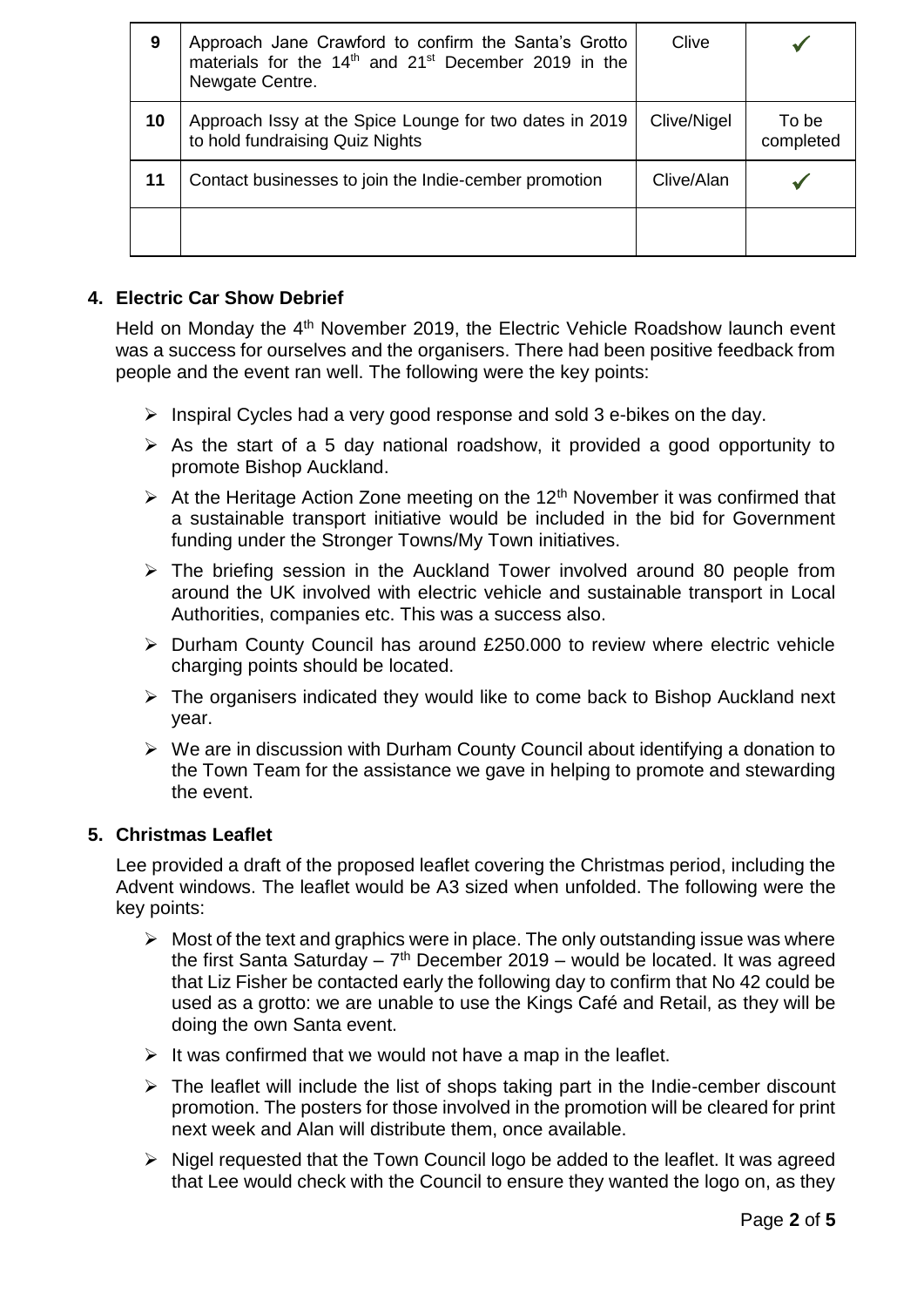are doing their own publicity for the Switch On event on the 29<sup>th</sup> November 2019. The leaflet was only covering events being organised by the Sub-Group.

- $\triangleright$  Sound Waves would cost £150.00 and only be able to do one of the Saturdays. It was agreed that we would not retain them.
- $\triangleright$  Stephen Berry and Ruth Stapleton would be approached to see if they could perform on the 14<sup>th</sup> or 21<sup>st</sup> December: we only needed one singer for each day.
- $\triangleright$  We would approach Innovations to provide some of the Christmas entertainment in the Newgate Centre events.
- $\triangleright$  The Face painter would only be retained for the last Saturday in the Newgate Centre – 21st December.

Lee would be sending the leaflet to print tomorrow. Once printed Alan and others would distribute copies.

### **6. Advent Windows**

The first Advent Window will be opened at Auckland Tower on the day of the Town Council Switch On event, during Friday 29<sup>th</sup> November 2019. An update was given that included the following points:

- $\triangleright$  Electronic versions of the advertising poster had been issued and a Press Release agreed. We would be looking to promote the event in different media in the run up to the Switch On event.
- $\triangleright$  Gillian would liaise with David Pott to run a 30 second piece about the opening of each Advent Window.
- $\triangleright$  It was agreed that we would place posters in the former Argos window again. However, Lee would clarify with David Wilson that it does not attract any business rate costs.
- $\triangleright$  The models are being made and the artist Laura is happy with the pace of progress.
- $\triangleright$  Laura has requested that the models be stored in the Newgate Centre and Clive will contact David Wilson to check that this is OK. It indicates that the models will have to be transported to each shop either the day before or on the morning of the opening. We will need to make sure that this task doesn't just fall on Alan and Clive to complete.
- $\triangleright$  Nigel will be getting a meeting organised with Inspector Andy Reid to identify how the procession on the  $24<sup>th</sup>$  December 2019 can be safely undertaken from the first shop, to Auckland Castle.
- $\triangleright$  Joy Allen had asked the AAP what progress had been made on the funding request by Gillian – on behalf of the Group – to underpin the Advent Window initiative. In turn, the AAP had asked us to submit an updated budget so that it could be considered. Alan and Gillian would submit a revised budget to the AAP.
- **7. Christmas –** Santa 7<sup>th</sup> December 2019

Action agreed in section 5.

# **8. VE Day –** Saturday 9th May 2020

Nigel briefed the Group on the current position. Bob had booked several acts and our aim was to have a 'street party' feel to our event. It was important that we try to have as many businesses supporting the theme: window decorations, dressing up in 1940s costumes etc.

It was noted that the Bank Holiday had been brought forward and that some of our contacts may be involved with other VE Day events. It was agreed that Nigel confirm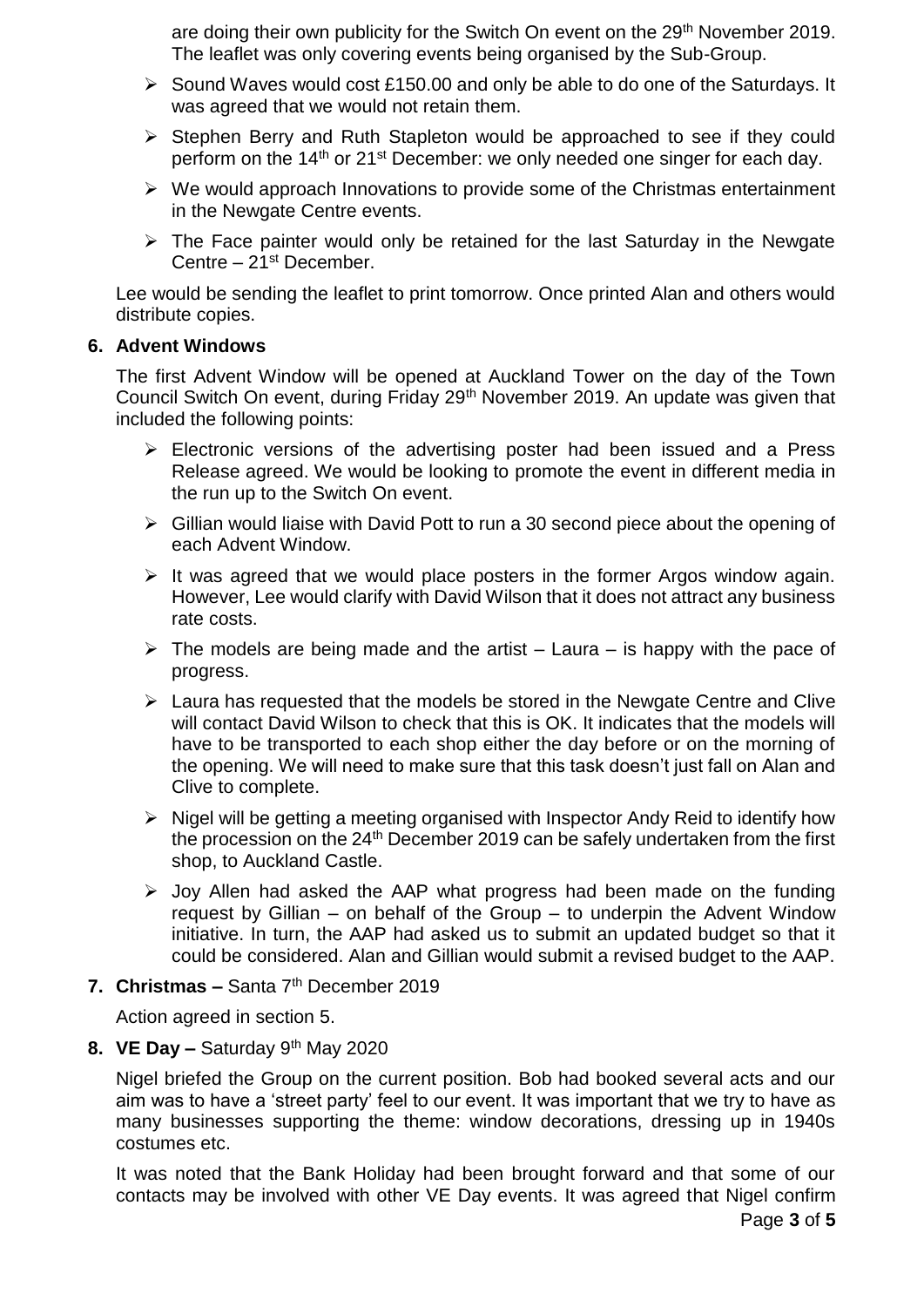with Bob the acts already booked and that we see what gaps may exist in our programme that need filling. The Group confirmed we would hold our event on the 9<sup>th</sup> May 2020.

The 40s music band would be ticketed and the first preference as a venue would be the Town Hall. Nigel will check to see if they are taking bookings in view of the current renovations. If this was not available, we should approach Auckland Project to see if we could use the Castle as a venue.

We would liaise with the Fore Bondgate traders to ensure that the street is fully involved with the VE Day activities.

To assist in funding the event, it was agreed that Alan approach Scotto - via Andrew Walker at the AAP - to see if they would provide a grant.

#### **9. Finance**

Alan referred to the Group having to use some of the Mary Portas money to fund the upcoming events. It was agreed that we would organise a meeting specifically for fundraising in the New Year.

#### **10. Any other business**

**Business Awards:** Wayne reported on the Business Awards for Bishop Auckland held recently and organised by a company in Middlesbrough. It was felt that we could organise a similar event but within Bishop Auckland. It was agreed that the Town Council be approached to see if they could develop the idea. As the General Election will mean nothing can happen before the  $12<sup>th</sup>$  December, it was agreed we write to them outlining the proposal and Nigel and Clive raise it at the next time they report back to the Town Council.

**Fundraising:** Maureen informed the Group that the local day care centre was keen to do some fundraising for us. Clive and Nigel would discuss this further with Maureen.

**Free WiFi:** Nigel reported that the equipment for the free WiFi for Bishop Auckland Town Centre had been fitted. It was now being tested and should go live soon. A public announcement will be made, following the election on the 12<sup>th</sup> December 2019.

**Quiz Events:** Nigel confirmed that he had entered a team of up to 6 people for Bishop Auckland Civic Society Quiz Night on the 4<sup>th</sup> December. Members were invited to attend – first 5 would be taken, as Nigel in first!!

Gillian invited volunteers to participate in the Bishop FM Music Quiz on Sunday 8<sup>th</sup> December.

#### **11.Date of next meetings**

 $\geq 5.30$ pm on Thursday 28<sup>th</sup> November 2019, Park Head Hotel

| <b>REF</b>   | <b>ACTION</b>                                           | <b>WHO?</b> | <b>WHEN</b> |
|--------------|---------------------------------------------------------|-------------|-------------|
|              | Confirm No 42 as the venue for the first Santa Saturday | Lee         | 15:11:2019  |
| $\mathbf{2}$ | Book Stephen Berry and Ruth Stapleton, if available     | Lee         | 21:11:2019  |
| 3            | Distribute business promotion posters                   | Alan        | 22:11:2019  |

### **ACTION FROM THE MEETING: 14th NOVEMBER 2019**